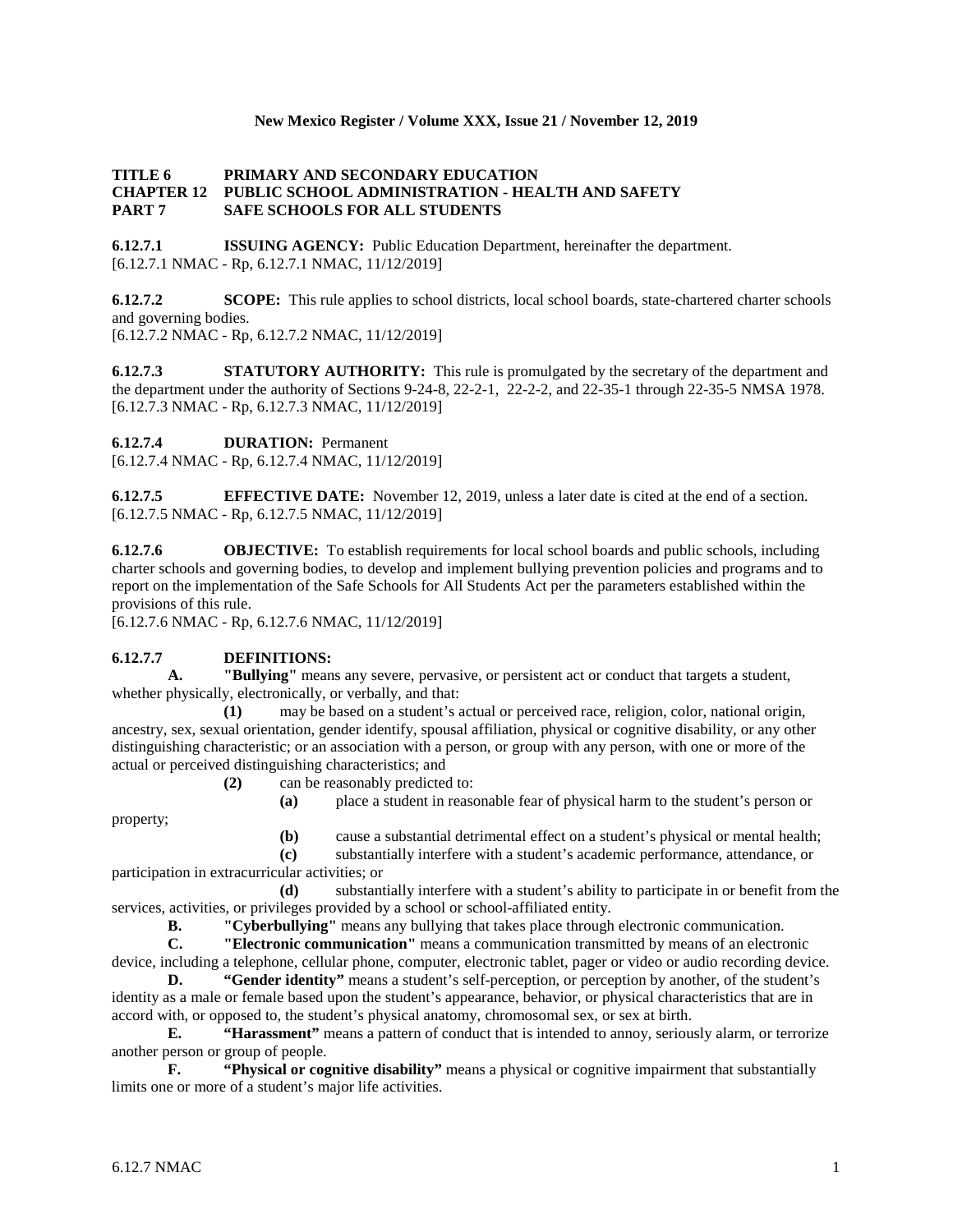**G. "Progressive discipline"** means disciplinary action other than suspension or expulsion from school that is designed to correct and address the basic causes of a student's specific misbehavior while retaining the student in class or in school, or restorative school practices to repair the harm done to relationships and other students from the student's misbehavior, and may include:

- **(1)** meeting with the student and the student's parents;
- **(2)** reflective activities, such as requiring the student to write an essay about the student's

misbehavior;

- **(3)** counseling;
- **(4)** anger management;
- **(5)** health counseling or intervention;
- **(6)** mental health counseling or intervention;
- **(7)** participation in skill-building and conflict resolution activities;
- **(8)** community service; and

**(9)** in-school detention or in-school suspension that is for a constructive purpose and may take place during lunchtime, recess, after school, or during weekends.

**H. "Regular volunteers"** means those persons, including relatives of students, who commit to serve on a regular basis at a school district, charter school, or other educational entity without compensation.

**I. "Sexual orientation"** means heterosexuality, homosexuality, or bisexuality, whether actual or

perceived.

[6.12.7.7 NMAC - Rp, 6.12.7.7 NMAC, 11/12/2019]

# **6.12.7.8 BULLYING PREVENTION POLICIES - ADOPTION AND ENFORCEMENT:**<br>**A.** By January 1, 2020, each local school board or governing body shall adopt and enforce

- **A.** By January 1, 2020, each local school board or governing body shall adopt and enforce policies to: **(1)** prevent bullying and cyberbullying:
	- **(a)** on its property, including electronic communication on or with the use of its

property;

- **(b)** at school or district-sponsored events; and
- **(c)** on any school-sponsored transportation; and

**(2)** prohibit electronic communication directed at a student that is published with the intent that it be seen by or disclosed to that student and that substantially interferes with the student's ability to participate in or benefit from the services, activities, or privileges provided by the public school.

**B.** Each local school board and governing body shall control the content of its policy, provided that the policy includes:

- (1) the definitions as set forth in this rule;<br>(2) a statement prohibiting bullying;
- **(2)** a statement prohibiting bullying;
- **(3)** a statement prohibiting retaliation against persons who report or witness incidents of

bullying;

**(4)** a list of consequences, exclusive of suspension and expulsion, that can result from an incident of bullying, and with consequences that are designed to:

- **(a)** appropriately correct the bullying behavior;
- **(b)** prevent another occurrence of bullying or retaliation;
- **(c)** protect the target of the bullying;
- **(d)** be flexible so that, in application, the consequences can vary in method and

severity based on:

- **(i)** the nature of the incident;
- **(ii)** the developmental age and/or cognitive level of the student who is

bullying; and

**(iii)** historical problem behavior from the student who is bullying; and

**(e)** limit the restrictive nature of consequences for cyberbullying incidents, such that while correcting cyberbullying behavior and preventing further incidents of cyberbullying, a student with cyberbullying behavior is able to participate in or benefit from the services, activities, or privileges provided by the school to the greatest extent possible;

**(5)** a procedure for reporting bullying and for reporting retaliation for reporting an act of bullying, including:

**(a)** an allowance for reporting orally and in the preferred language of the person

reporting;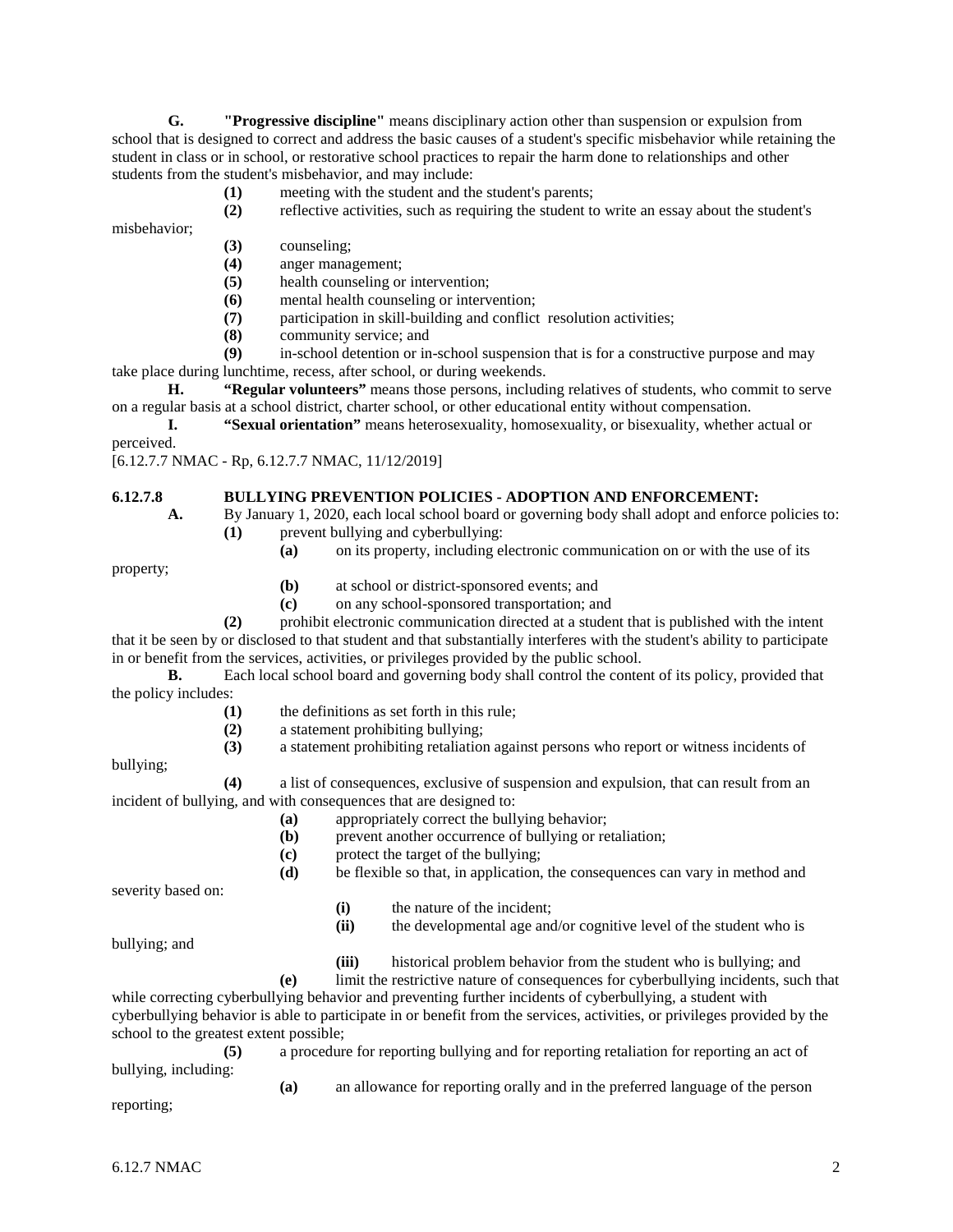**(b)** a method for anonymous reporting; provided that no formal disciplinary measures shall be taken solely on the basis of an anonymous report of an actual bullying incident; and

**(c)** a method for parents to file written reports of suspected bullying; and **(6)** a procedure for prompt investigation of reports of violations of the bullying prevention

policy and of complaints of bullying or retaliation, including:

**(a)** designation of a school or district administrator who has the responsibility to:

- **(i)** investigate or supervise the investigation of all reports of bullying and
- **(ii)** to ensure that investigations are completed promptly after the receipt of

any report made under this rule; **(b)** a procedure for notification of the parents of the student alleged to have committed an act of bullying and the parents of the student targeted by the alleged act; provided that if, in the

administrator's professional opinion, notifying the parents would endanger the health or well-being of a student, the administrator may delay such notification as appropriate;

**(c)** a requirement that school employees who witness bullying or who receive reports of bullying notify the designated administrator within two calendar days of the employee witnessing or receiving a report of bullying;

**(d)** an appeal process for a student who is accused of bullying or who is the target of bullying and who is unsatisfied with the outcome of the initial investigation; and

**(e)** development of a student safety support plan for students who are targets of bullying that addresses safety measures the school will take to protect targeted students against further acts of bullying.

**C.** Each local school board and governing body shall include bullying prevention policies and procedures for reporting bullying in student handbooks using developmentally and culturally appropriate language. Policies shall be produced and disseminated in appropriate languages in any school district in which a substantial portion of the student population speaks a language other than English at home.

**D.** Each public school shall document reports and investigations of bullying and shall maintain those records for no less than four years.

**E.** Each local school board or governing body shall establish procedures for public schools to report the number of bullying incidents and the number of harassment incidents, as defined by federal or state law, along with responses to these incidents, and shall report this information annually to the department at such time as determined by the department and through the department's student teacher accountability reporting or through other means as determined by the department.

[6.12.7.8 NMAC - Rp, 6.12.7.8 NMAC, 11/12/2019]

# **6.12.7.9 BULLYING PREVENTION PROGRAMS - ESTABLISHMENT:**

**A.** Following adoption of a bullying prevention policy, each public school shall:

**(1)** establish an annual bullying prevention program for students aligned with New Mexico's health education content standards with benchmarks and performance standards;

**(2)** provide annual training beginning with the 2020-2021 school year and each school year thereafter on bullying prevention to all school personnel and regular volunteers who have significant contact with students; and

**(3)** incorporate information on the bullying prevention policy into new employee training.

**B.** Each school district and public school shall develop a plan for the way in which the policy is to be publicized, including:

**(1)** making each school district's bullying prevention policy, and developmentally, culturally and linguistically appropriate variants of the policy, available on district and/or school public websites;

**(2)** identifying a point of contact for bullying-related concerns; and

**(3)** informing parents and students about the policy at least annually through student handbooks and other resources.

[6.12.7.9 NMAC - N, 11/12/2019]

# **6.12.7.10 REPORTING REQUIREMENTS:**

**A.** Beginning with the 2020-2021 school year, each school district and state-chartered charter school shall annually submit the following to the department in a method prescribed by the department and in a timeframe determined by the department:

**(1)** a status report on the implementation of the provisions of this rule;